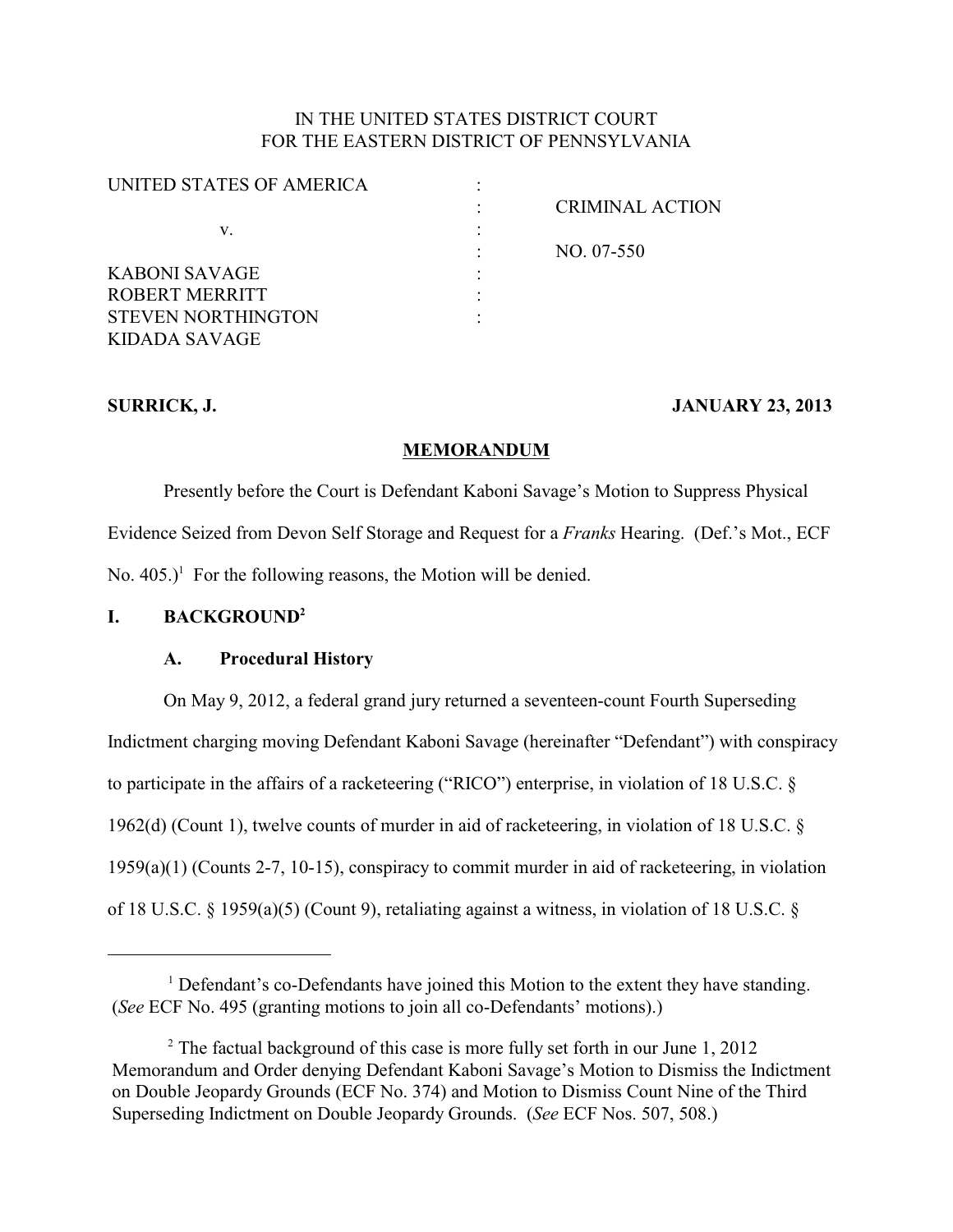1513(a) (Count 16), and using fire to commit a felony, in violation of 18 U.S.C. § 844(h)(1) (Count 17). (Fourth Superseding Indictment, ECF No. 480.)<sup>3</sup> Defendant was charged along with three co-defendants, Steven Northington, Robert Merritt, and his sister, Kidada Savage. Defendant Lamont Lewis was also charged in the First Superseding Indictment. The charges against Lewis were disposed of by guilty plea on April 21, 2011. On March 14, 2011, the Government filed a notice of intent to seek the death penalty against Defendant, Merritt and Northington. (ECF Nos. 196, 197, 198.) The Government does not seek the death penalty against Kidada Savage.

On February 21, 2012, Defendant filed the instant Motion. (Def.'s Mot., ECF No. 405) The Government has submitted an Omnibus Response. (Gov't's Resp., ECF No. 466.) A suppression hearing was held on June 11 and June 12, 2012. (Min. Entries, ECF No. 516, 519.) Trial of all defendants is scheduled for February 4, 2013.

## **B. Factual Background**

On September 10, 1999, pursuant to a warrant issued by the Honorable Marvin Schlosser of the Superior Court of New Jersey, agents of the Federal Bureau of Investigation (FBI) and the Maple Shade Police Department (MSPD) conducted two searches in Maple Shade, New Jersey ("Maple Shade searches"). Law enforcement officers searched Apartment 46C in the Village of Stoney Run Apartment complex ("Apartment 46C") and a 1997 Mercury Villager ("Villager"). The search warrants were issued after FBI agents and MSPD officers arrested Defendant inside Apartment 46C. When the officers entered Apartment 46C they observed drug paraphernalia in plain view. Defendant was arrested pursuant to a valid warrant on homicide charges. (Def.'s Mot.

<sup>&</sup>lt;sup>3</sup> Count 8 of the Fourth Superseding Indictment was dismissed by agreement of the parties. (ECF No. 855.)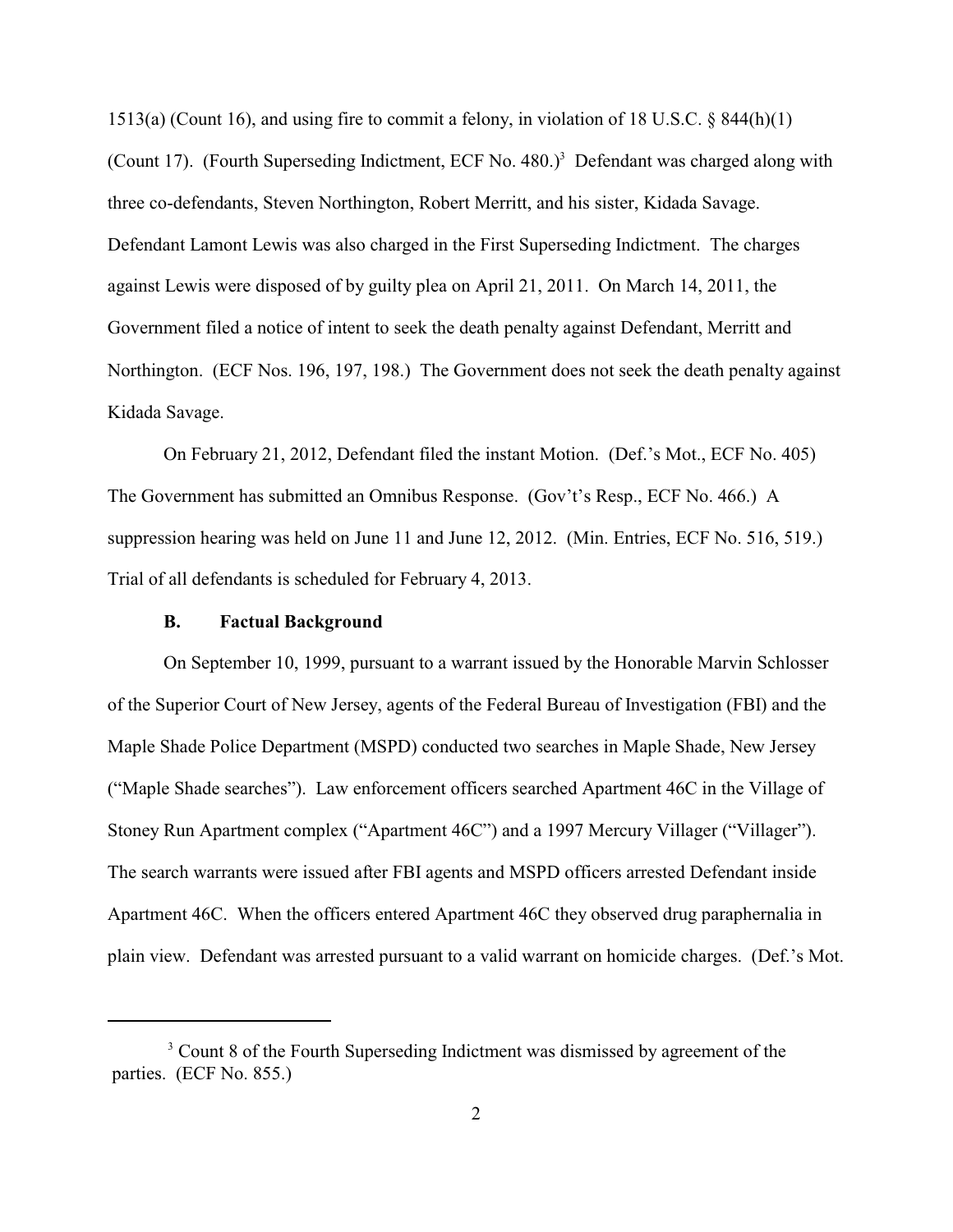¶ 19.) Apartment 46C was rented and the Mercury Villager was registered to "Joseph Amill," a known alias of Defendant.<sup>4</sup> Defendant challenged the constitutionality of these searches in a motion to suppress. (ECF Nos. 404, 418.)

While conducting the search of the Villager, MSPD officers found a receipt for selfstorage locker #105 ("Unit #105") at Devon Self-Storage ("Devon"), which is located at 12005 Roosevelt Boulevard, Philadelphia, Pennsylvania. Detective Linda Hughes of the Philadelphia Police Department spoke with Devon's manager, Anne Ketterer, who told Detective Hughes that Joseph Amill had rented Unit #105 on August 2, 1999. (Affidavit ¶ 11, Def.'s Mot. Ex. A.) Ketterer also provided Detective Hughes with a photocopy of Amill's Pennsylvania driver's license, which was identical to the driver's license recovered during the Maple Shade searches. (*Id*.)

Special Agent Kevin Lewis of the FBI thereafter completed a sworn affidavit ("Affidavit"), describing Defendant's involvement in drug trafficking and his connections to Devon. United States Magistrate Judge Charles B. Smith issued a search warrant on September 17, 1999, authorizing FBI agents to search Unit #105. (Search Warrant, Def.'s Mot. Ex. A.) The search was conducted the same day. As a result of the search, agents seized cocaine presses and other materials related to the processing of controlled substances. (June 11 Hr'g Tr. 217.) Defendant seeks suppression of all items recovered as a result of the search. (Def.'s Mot. 2.)

<sup>&</sup>lt;sup>4</sup> Defendant's connection to the alias "Joseph Amill" is extensive. Defendant has conceded that he and "Joseph Amill" are the same person. (*See* June 11, 2012 Hr'g Tr. 219-20 (on file with Court).) Documents found during these searches include a Pennsylvania driver's license and other identification containing Defendant's photograph and the name "Joseph Amill."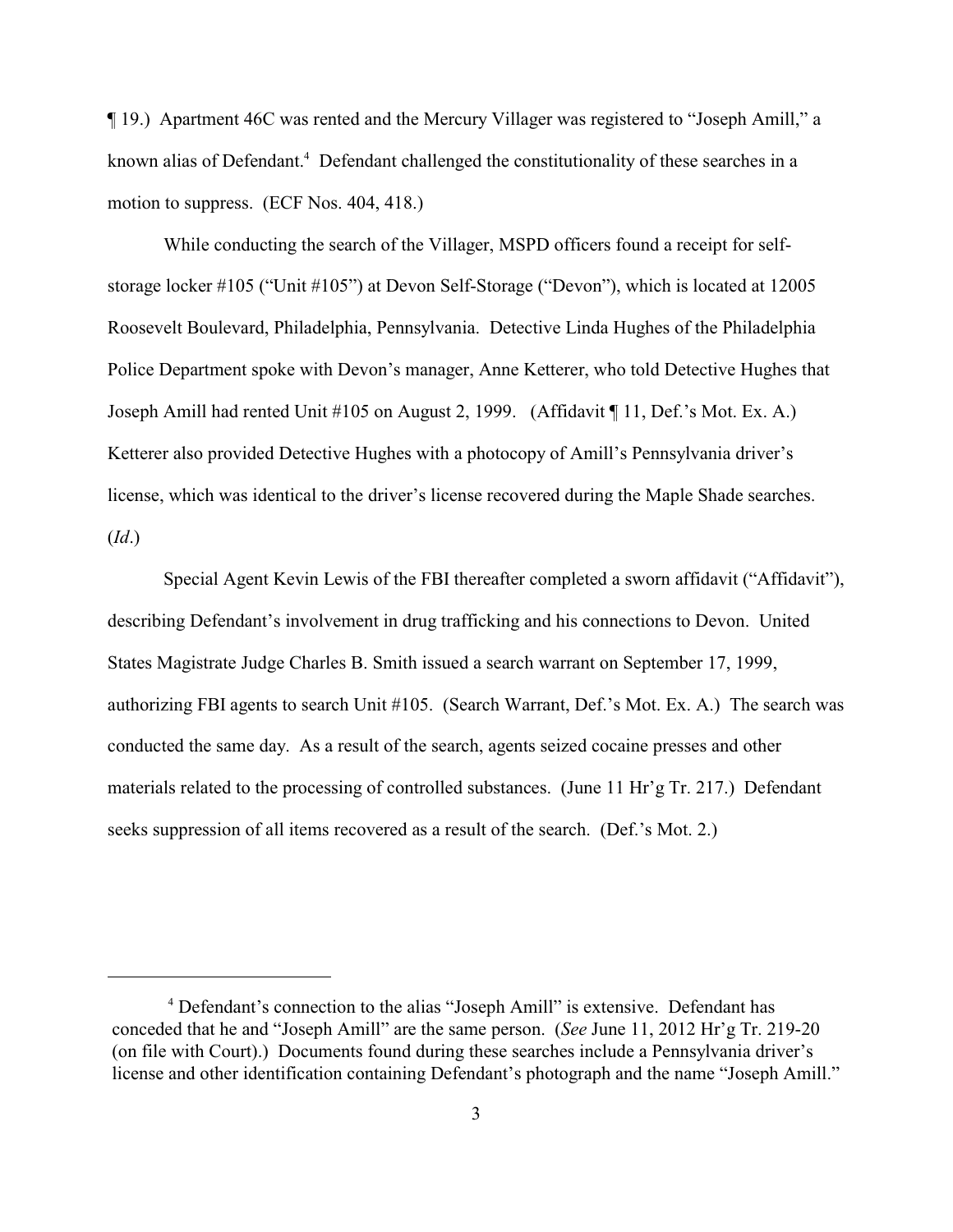# **II. LEGAL STANDARD**

The Fourth Amendment guarantees the "right of the people to be secure in their persons, houses, papers, and effects, against unreasonable searches and seizures." U.S. Const. amend. IV. It further provides that "no Warrants shall issue, but upon probable cause, supported by Oath or affirmation, and particularly describing the place to be searched and the persons or things to be seized." *Id.*; *see also United States v. Christine*, 687 F.2d 749, 752 (3d Cir. 1982).Evidence obtained in violation of the Fourth Amendment is not admissible at trial. *See, e.g.*, *Herring v. United States*, 555 U.S. 135, 139-40 (2009) (explaining history of exclusionary rule)."The proponent of a motion to suppress has the burden of establishing that his own Fourth Amendment rights were violated by the challenged search or seizure." *Rakas v. Illinois*, 439 U.S. 128, 130 n.1 (1978).

# **III. DISCUSSION** 5

## **A. Defendant's Substantive Fourth Amendment Claims**

Defendant raises three principal challenges to the constitutionality of the Devon search. First, Defendant claims that the search warrant was invalid because the underlying information was obtained in violation of the "fruit of the poisonous tree" doctrine. (Def.'s Mot. 9.) Defendant also claims that there was a lack of probable cause to justify the search. (*Id*. at 10.) Finally,

 $5$  The Government does not contest Defendant's standing to challenge this search. An individual generally has a reasonable expectation of privacy in a rented storage unit. *See Rakas*, 439 U.S. at 150 (establishing that an individual must demonstrate a reasonable expectation of privacy in an area searched in order to challenge the search under the Fourth Amendment). Northington, Merritt, and Kidada Savage have articulated no reason why they have standing to challenge the constitutionality of this search, and we are aware of no information which would suggest that they might have a reasonable expectation of privacy in Unit #105. Accordingly, the Motion is denied as to Northington, Merritt, and Kidada Savage.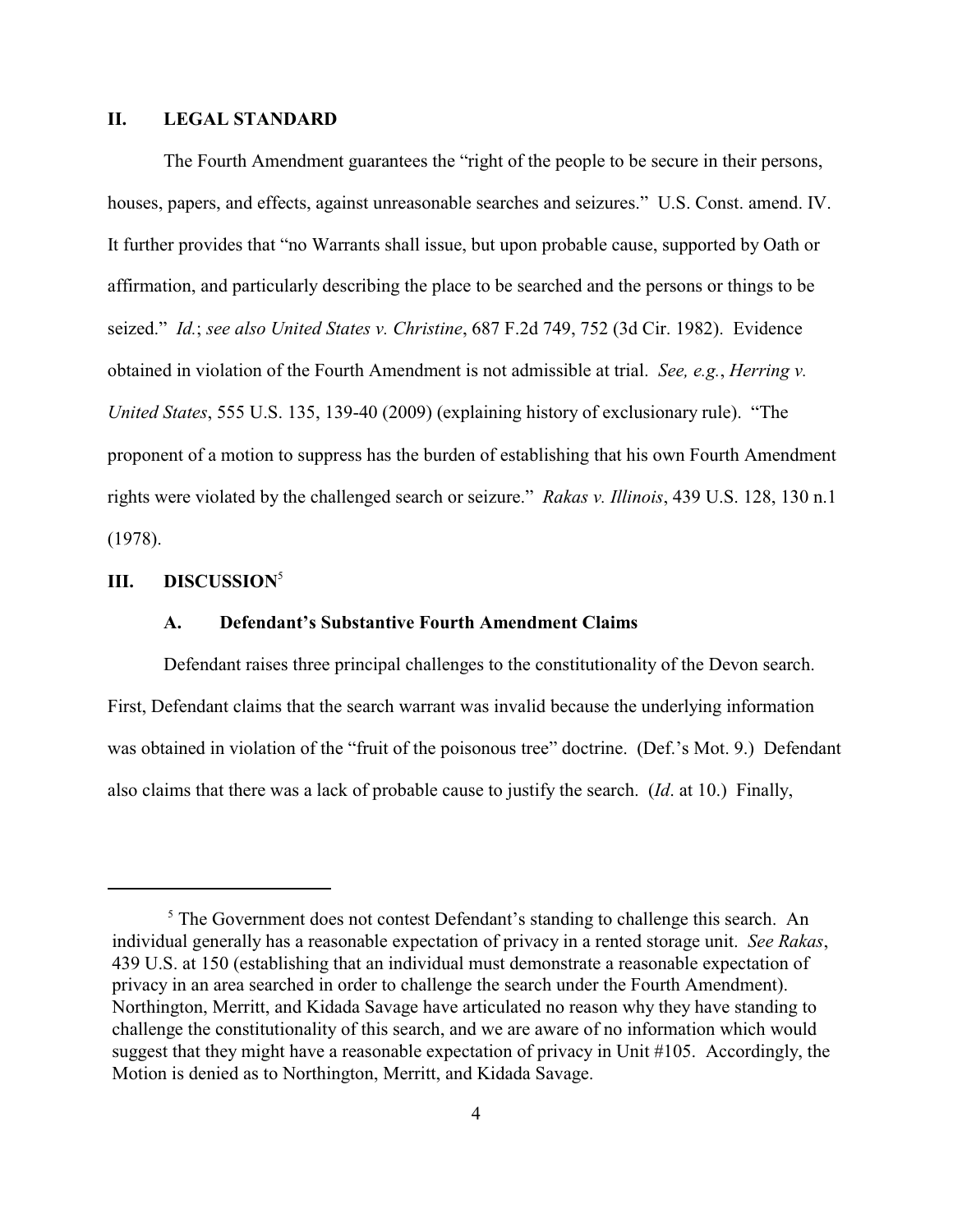Defendant argues that the use of unreliable confidential informants casts doubt upon the warrant's validity. (*Id*. at 11.)

### *1. "Fruit of the Poisonous Tree" Doctrine*

 The "fruit of the poisonous tree" doctrine precludes the admission of evidence obtained as a result of prior illegal government action. *See Wong Sun v. United States*, 371 U.S. 471, 488 (1963). Defendant claims that the Maple Shade searches were conducted in violation of the Fourth Amendment. (Def.'s Mot. 9.) Consequently, Defendant argues, the Devon Self-Storage receipt discovered in his automobile was invalid for purposes of establishing probable cause to search Unit #105. (*Id.*)

Clearly, the search of the Devon storage locker resulted from the discovery of the receipt in Defendant's vehicle. (*See id*.) However, we have already determined that the searches of Apartment 46C and the Villager were constitutional. There was no constitutional violation. Accordingly, Defendant's "fruit of the poisonous tree" argument fails.

#### *2. Probable Cause Claim*

Defendant claims that the Affidavit "lacks the necessary probable cause to justify a search of the storage locker." (*Id.* at ¶ 52.) He also argues that "the supporting affidavit fails to establish any connection between the Defendant's alleged drug dealing activities and the storage locker." (*Id*. at ¶ 54.)Defendant is wrong on both points.

In issuing a search warrant based upon probable cause, a magistrate must determine that there is a "fair probability that . . . evidence of a crime will be found in a particular place." *Illinois v. Gates*, 462 U.S. 213, 238 (1983) (citing *United States v. Jones*, 362 U.S. 257, 271 (1960)). The warrant must also describe the things to be seized with sufficient particularity and be "no broader

5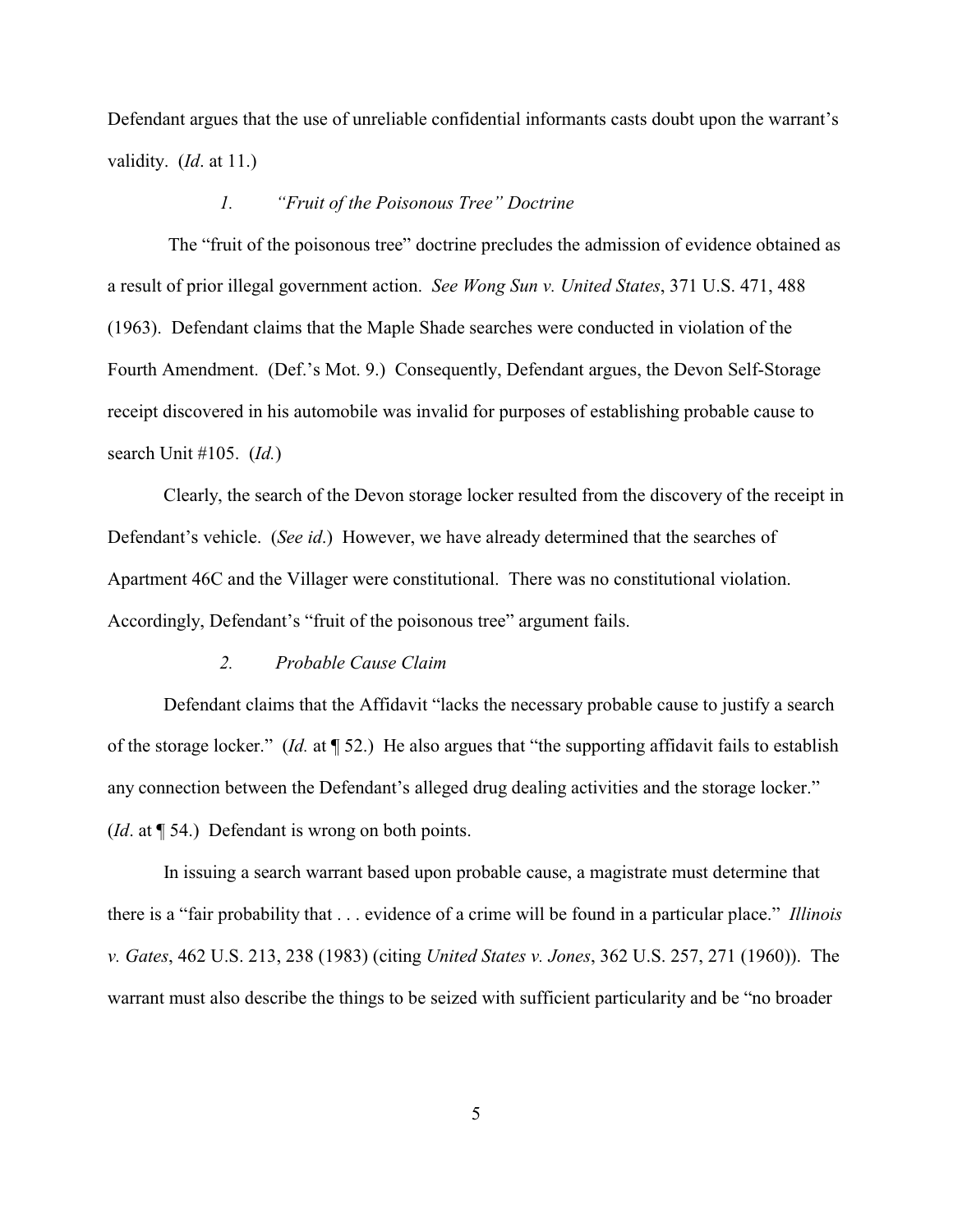than the probable cause on which it is based." *United States v. Weber*, 923 F.2d 1338, 1342 (9th Cir. 1991).

When faced with a challenge to a magistrate's probable cause determination, our role is not to conduct a *de novo* review, but simply to ensure that the magistrate had a substantial basis for concluding that probable cause existed. *United States v. Kepner*, 843 F.2d 755, 762 (3d Cir. 1988). Although this "does not mean that reviewing courts should simply rubber stamp a magistrate's conclusions," *United States v. Tehfe*, 722 F.2d 1114, 1117 (3d Cir. 1983), "the resolution of doubtful or marginal cases in this area should be largely determined by the preference to be accorded to warrants." *United States v. Ventresca*, 380 U.S. 102, 109 (1965).

Defendant also argues that "the information provided within the four corners of the affidavit fails to establish a sufficient nexus between the alleged criminal activity and the storage locker." (Def.'s Mot. 20.) Courts may inquire into whether there is probable cause as to "the nexus between the crime and the place to be searched." *United States v. Jones*, 994 F.2d 1051, 1054 (3d Cir. 1993). Such a nexus can "be established by direct observation or by normal inferences." *United States v. Martinson*, 811 F. Supp. 1097, 1102 (E.D. Pa. 1993) (citations omitted).

Special Agent Lewis's Affidavit was more than sufficient to establish probable cause to believe that Unit #105 was linked to the drug trafficking crimes in which Defendant was a suspect at the time. The Affidavit notes that the receipt was seized from Defendant's vehicle. (Affidavit ¶ 9.) It notes that the search of Apartment 46C—in front of which the Villager was parked—yielded illicit controlled substances and equipment used for processing cocaine. (*Id*. at ¶ 8.) It further describes conversations with Anne Ketterer at Devon, which yielded evidence that Defendant, using his alias, had rented Unit #105. Finally, the Affidavit notes, based on Special Agent Lewis's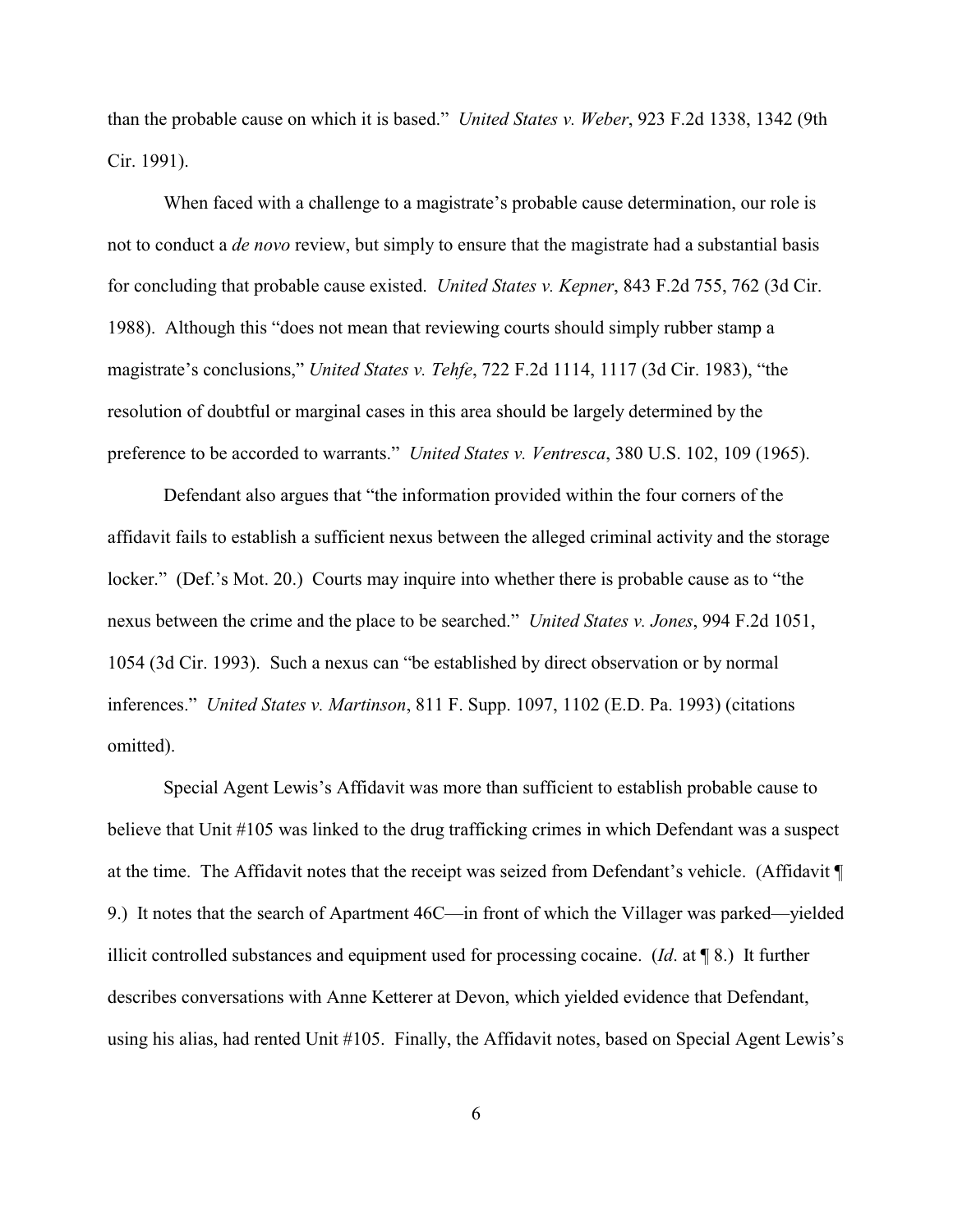training and experience, that "individuals who distribute controlled substances frequently use storage facilities" for illegal purposes. (*Id*. at ¶ 13.) The experience of an affiant can assist a magistrate in determining that probable cause exists. *See, e.g.*, *United States v. Price*, 558 F.3d 270, 282-83 (3d Cir. 2009) (finding probable cause to search defendant's home where the affiant stated in the affidavit that based on his experience, individuals who engage in drug trafficking often keep drugs, money and other contraband in their homes). The Affidavit clearly establishes that Defendant was connected to illegal drug activities, and that Defendant was connected to Unit #105. We are satisfied that Judge Smith had more than a sufficient basis upon which to determine that there existed probable cause to issue the Devon search warrant.

# *3. Use of Informants*

Defendant claims that the Affidavit "does not contain any evidence regarding the reliability of Confidential Informants #1 and #2." (Def.'s Mot. 11-12.) Defendant argues that "the issuing magistrate could not reasonably assess the reliability of said confidential informants" (*id*. at 12), and that as a consequence all such information "must be excised from the search warrant affidavit" (*id*.).

"Informants' tips, like all other clues and evidence coming to a policeman on the scene, may vary greatly in their value and reliability." *Adams v. Williams*, 407 U.S. 143, 147 (1972). Nevertheless, "a magistrate may issue a warrant relying primarily or in part upon the statements of a confidential informant, so long as the totality of the circumstances gives rise to probable cause." *United States v. Stearn*, 597 F.3d 540, 555 (3d Cir. 2010); *see also Gates*, 462 U.S. at 230-31 (stating that the "totality of the circumstances" should be examined when considering confidential informants' statements in the context of a probable cause determination). A magistrate who has a "'substantial basis for crediting'" an informant's statement "because the tip was corroborated in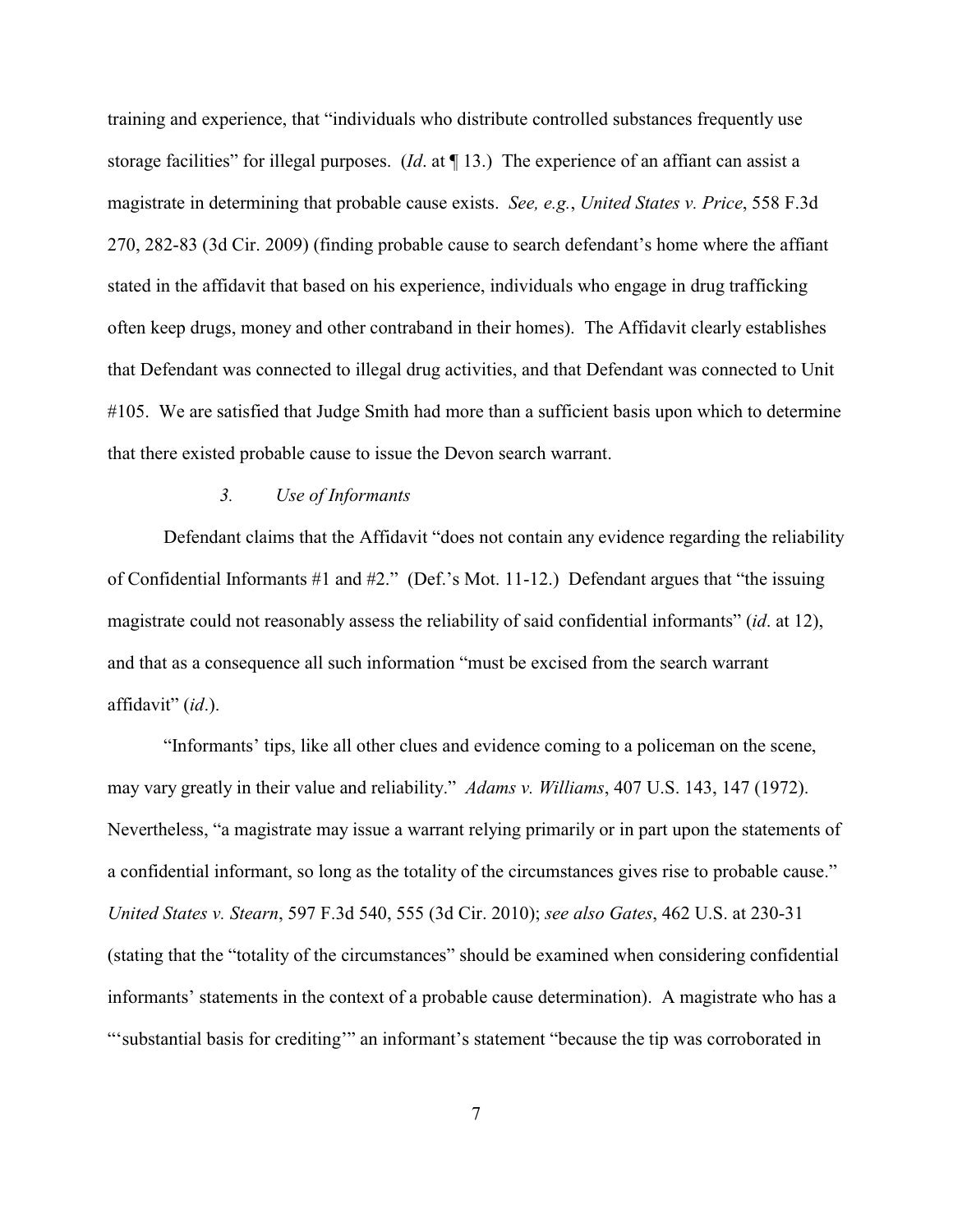significant part by independent police investigation," can find probable cause and issue a warrant on that basis. *Stearn*, 597 F.3d at 556 (quoting *Gates*, 462 U.S. at 245). This is especially true when the crime under investigation is drug distribution. *See Stearn*, 597 F.3d at 558-60 (noting the fluid nature of probable cause determinations in narcotics cases).

The Affidavit refers to Confidential Informants #1 and #2 (hereinafter, "CI-1" and "CI-2") for background information about Defendant's drug trafficking activities. (Affidavit ¶¶ 14-15.) CI-1 told Special Agent Lewis that Defendant "has been supplying multiple kilograms of cocaine to drug dealers in the Philadelphia area" from an apartment on Clark Street in Philadelphia, and had "recently moved his drug operation . . . to an apartment in Maple Shade[.]" (*Id*. at ¶ 14.) CI-1 also stated that Defendant "had numerous hydraulic press frames, molds and jacks used to package/repackage the kilograms of cocaine." (*Id*.) CI-2 confirmed CI-1's information, stating that Defendant "had recently moved his drug operation from an apartment in Philadelphia to an apartment in Maple Shade," and that Defendant "would purchase kilograms of cocaine" and reprocess them in order to increase his sales. (*Id*. at ¶ 15.)

Although Special Agent Lewis did not identify these informants or describe the nature of their past cooperation, their statements are easily corroborated. For example, items recovered in the Maple Shade searches offer concrete evidence that, as both informants claimed, Defendant possessed an array of equipment used in the processing of cocaine. Defendant's arrest in Apartment 46C, and the presence of drug processing equipment and drugs in the apartment, confirmed the reliability of both informants' statements that Defendant had moved his drug operations from Philadelphia to Maple Shade, New Jersey. There is simply no reason to question the veracity of the informants' contentions that Defendant was involved in drug trafficking and had removed his drug operations from Philadelphia to Maple Shade. The information offered by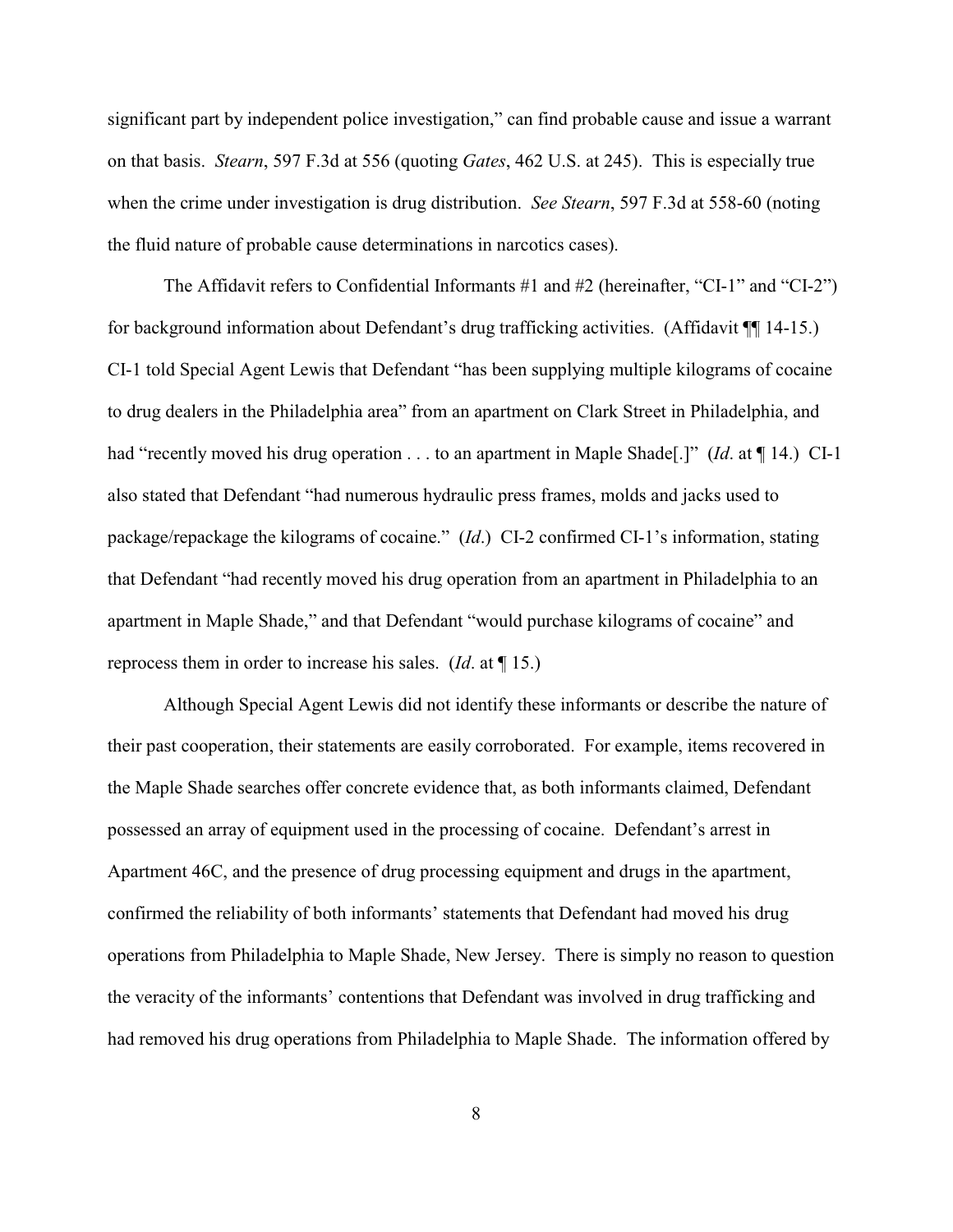CI-1 and CI-2 is relevant primarily for background purposes. Even without this information, a neutral and detached magistrate would certainly connect Defendant, drug trafficking, and Unit #105. There is simply no basis on which to conclude that the search warrant was defective because of Special Agent Lewis's reference to CI-1 and CI-2 in the Affidavit.

# *4. "Good Faith" Exception*

Even if one were to determine that the search warrant was defective, the items seized during the search would be admissible under the good-faith exception to the exclusionary rule. "To trigger the exclusionary rule, police conduct must be sufficiently deliberate that exclusion can meaningfully deter it, and sufficiently culpable that such deterrence is worth the price paid by the justice system." *Herring*, 555 U.S. at 144. Even if a warrant lacks probable cause, "the exclusionary rule does not apply if the police acted 'in objectively reasonable reliance' on the subsequently invalidated search warrant." *Id*. at 142 (quoting *United States v. Leon*, 468 U.S. 897, 922 (1984)).

There are "four limited circumstances" in which a police officer's reliance on a warrant will not be considered "objectively reasonable":

> 1) where the magistrate judge issued the warrant in reliance on a deliberately or recklessly false affidavit; 2) where the magistrate judge abandoned his or her judicial role and failed to perform his or her neutral and detached function; 3) where the warrant was based on an affidavit so lacking in indicia of probable cause as to render official belief in its existence entirely unreasonable; or 4) where the warrant was so facially deficient that it failed to particularize the place to be searched or the things to be seized.

*United States v. Tracey*, 597 F.3d 140, 151 (3d Cir. 2010) (citations omitted). The present situation fits none of these limited circumstances. There is no evidence to suggest that any part of the affidavit was "deliberately or recklessly false." There is no reason to suspect that Magistrate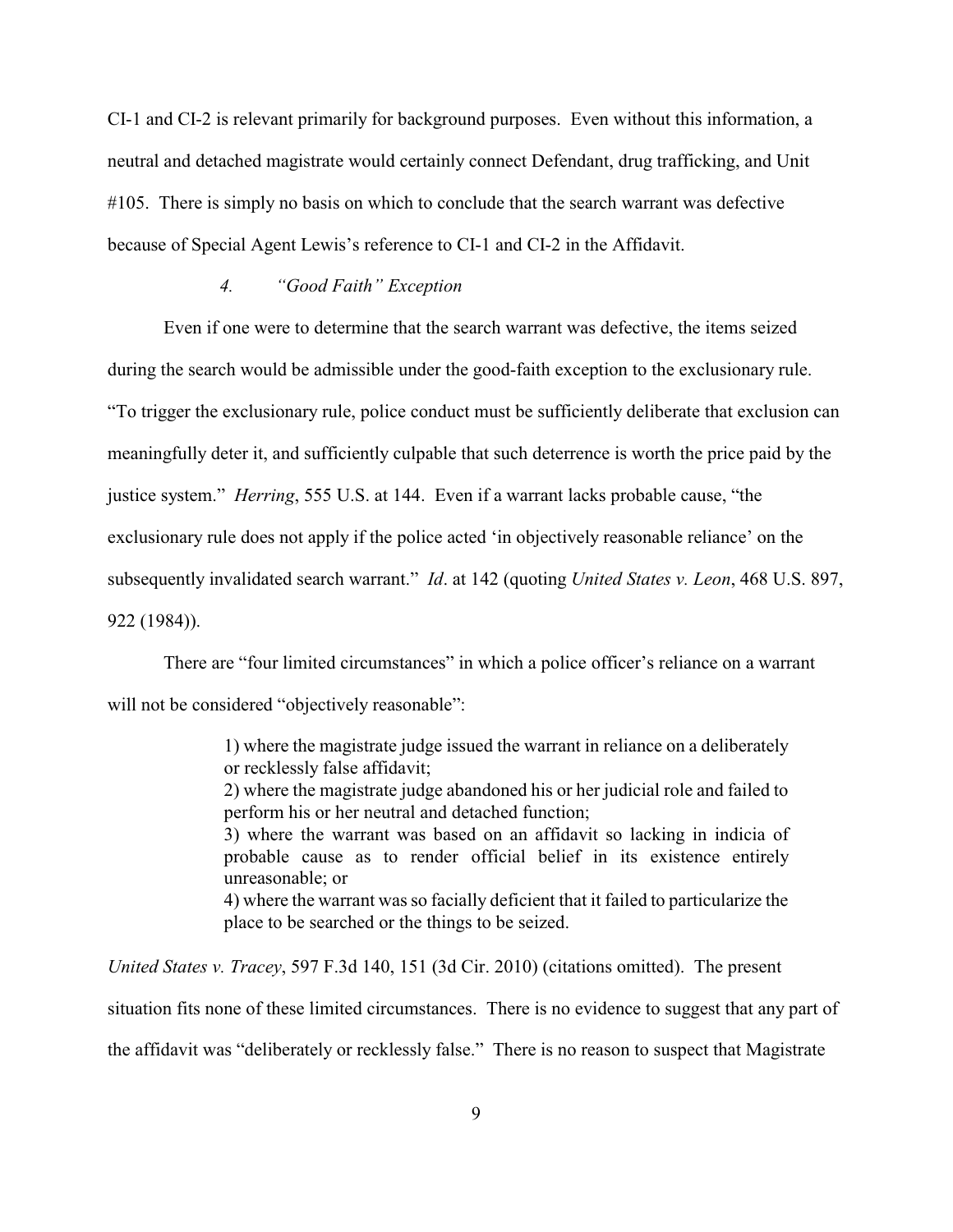Judge Smith failed to properly perform his judicial responsibility to be "neutral and detached." Moreover, the Affidavit is not so lacking in probable cause that the agents should have recognized that it was defective and it was not deficient in failing to particularize the place to be searched and the things to be seized. The good-faith exception to the exclusionary rule would clearly apply here.

## **B.** *Franks* **Hearing**

Finally, Defendant requests that we conduct a hearing, pursuant to *Franks v. Delaware*, 438 U.S. 154 (1978), "to determine the validity of [the] warrant." (Def.'s Mot. 22.) Defendant lists several "intentional and reckless misrepresentations" which he alleges "amount[] to a material misrepresentation within the affidavit," and "likely had a profound effect" on Judge Smith's probable cause determination. (*Id*. at 23.) The Government contends that the "information in the affidavit contained no material misrepresentations nor omissions." (Gov't's Resp. 14.)

The Supreme Court in *Franks* stated:

[W]here the defendant makes a substantial preliminary showing that a false statement knowingly and intentionally, or with reckless disregard for the truth, was included by the affiant in the warrant affidavit, and if the allegedly false statement is necessaryto the finding of probable cause, the Fourth Amendment requires that a hearing be held at the defendant's request.

*Franks*, 438 U.S. at 155-56. If a defendant can make a "substantial preliminary showing" to overcome the affidavit's presumption of validity, the defendant must ultimately prove, by a preponderance of the evidence, that the affiant's statements were material to a finding of probable cause and were made knowingly and intentionally, or with reckless disregard for the truth. *Sherwood v. Mulvihill*, 113 F.3d 396, 399 (3d Cir. 1997) (citing *Franks*, 438 U.S. at 171-72). If the defendant meets this burden, "the Fourth Amendment requires that . . . the fruits of the search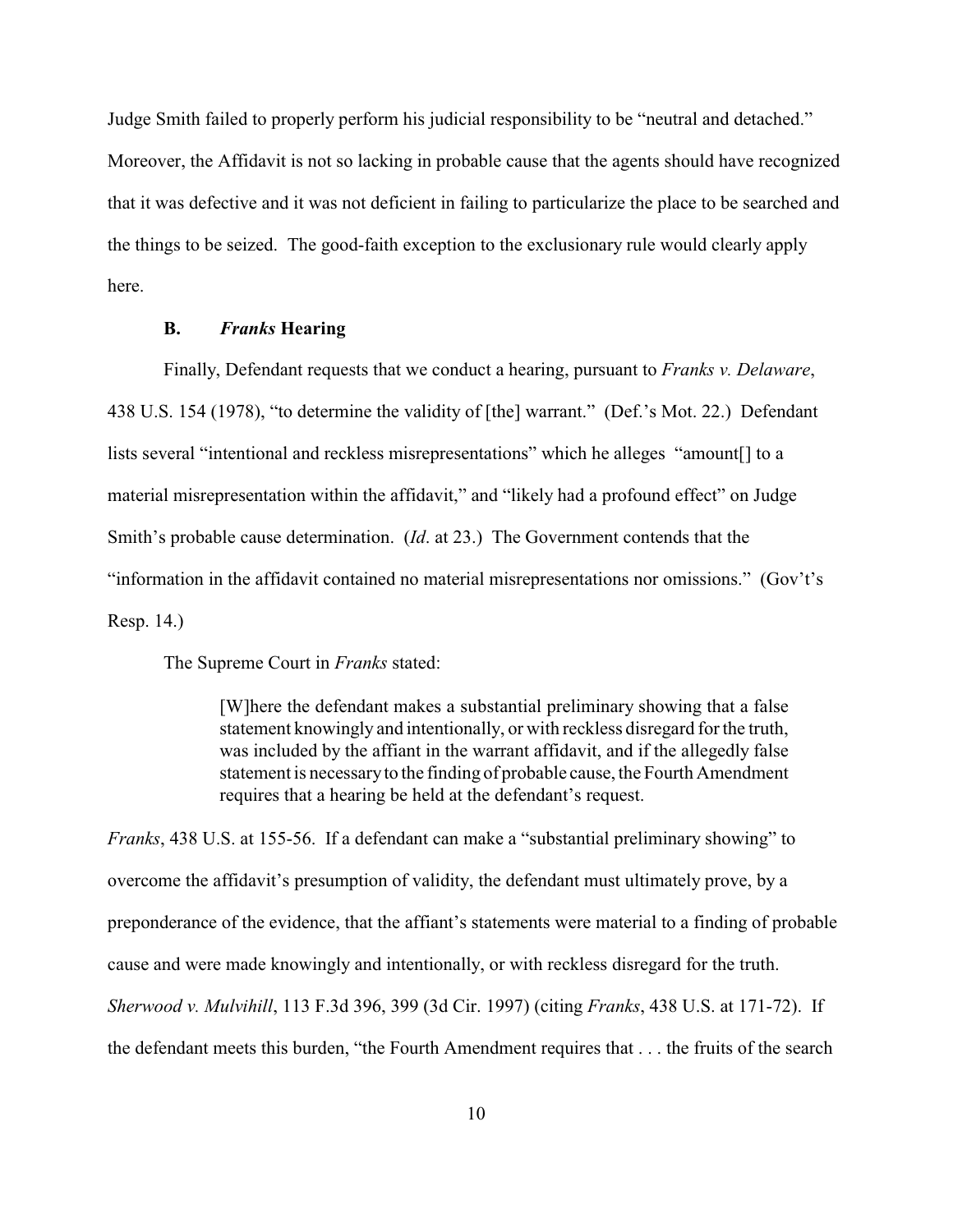[must be] excluded to the same extent as if probable cause was lacking on the face of the affidavit." *United States v. Frost*, 999 F.2d 737, 743 (3d Cir. 1993) (quoting *Franks*, 438 U.S. at 156).

To make a substantial preliminary showing, a defendant must raise "allegations of deliberate falsehood or of reckless disregard for the truth . . . accompanied by an offer of proof." *Franks*, 438 U.S. at 171. The Third Circuit has set out a standard "to identify what constitutes 'reckless disregard for the truth' regarding both misstatements and omissions." *United States v. Yusuf*, 461 F.3d 374, 383-84 (3d Cir. 2006). "In evaluating a claim that an officer both asserted and omitted facts with reckless disregard for the truth, we hold that: (1) omissions are made with reckless disregard for the truth when an officer recklessly omits facts that any reasonable person would know that a judge would want to know; and (2) assertions are made with reckless disregard for the truth when an officer has obvious reasons to doubt the truth of what he or she is asserting." *Wilson v. Russo*, 212 F.3d 781, 787 (3d Cir. 2000) (citations omitted).

Defendant cites several alleged omissions. First, Defendant claims that the "affidavit provides no information to indicate the reliability, truthfulness or source of knowledge for Confidential Informant #1 and Confidential Informant #2," suggesting that Special Agent Lewis "intentionally omitted these important facts from" the Affidavit. (Def.'s Mot. 14-15.) Next, Defendant argues that the affidavit misrepresented the alleged fact "that affiant and other officers forcibly entered [Apartment 46C] without obtaining consent." (*Id*.) Finally, Defendant states that the arresting officers did not actually see drug paraphernalia in plain view, but instead "performed a more intrusive search of the apartment," which was "unconstitutional." (*Id*.)

Defendant's contentions all lack merit. With regard to the lack of information pointing to the confidential informants' reliability, this is not a material omission. It bears no relevance to the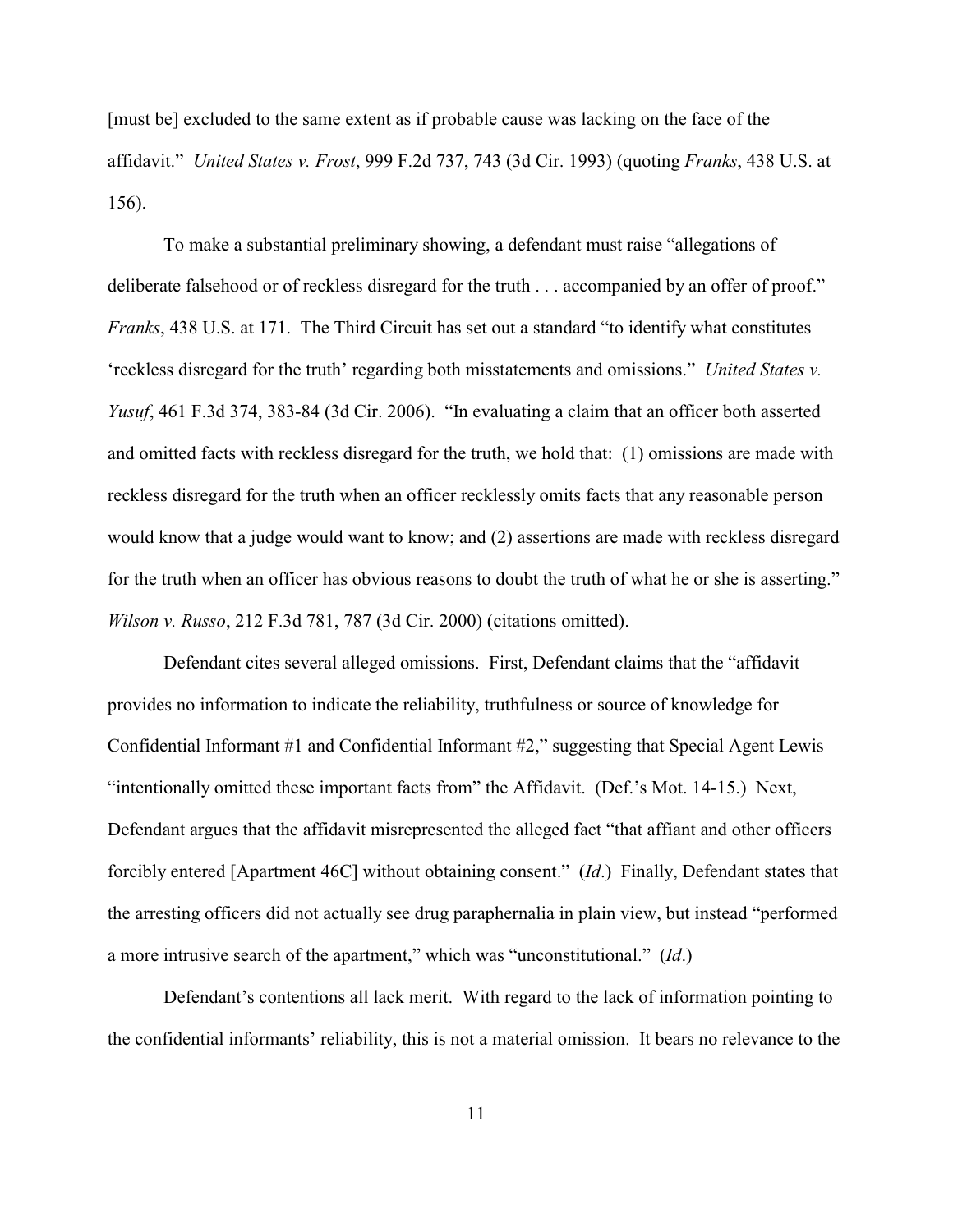credibility of the Affidavit. There existed ample evidence in the Affidavit of both Defendant's links to a criminal narcotics trafficking enterprise and to Devon. As mentioned above, even if the two paragraphs relating to information gleaned from CI-1 and CI-2 were stricken from the Affidavit, the Affidavit would still contain sufficient information for a magistrate to determine that probable cause existed for this search.

Defendant's next two contentions—that officers entered Apartment 46C without consent and that their search was "more intrusive" and "unconstitutional"—are baseless. Defendant does not offer any basis for concluding that law enforcement entered Apartment 46C without consent. As we noted in our Memorandum denying Defendant's motion to suppress the fruits of the Maple Shade searches, there is simply no evidence to support this argument. The only evidence in the record is that the officers had a valid arrest warrant for Defendant and they were invited into Apartment 46C.

Similarly, Defendant's claim that MSPD officers conducted a "more intrusive" search is wholly baseless. Defendant has offered nothing to support this contention.

Defendant has not made the substantial showing that would justify a *Franks* hearing. Accordingly, Defendant's request for a *Franks* hearing will be denied.

# **III. CONCLUSION**

For the foregoing reasons, Defendant's Motion to Suppress Physical Evidence Seized from Devon Self Storage and Request for a *Franks* Hearing is denied. An appropriate Order follows.

#### **BY THE COURT:**

*/s/R. Barclay Surrick* **U.S. District Judge**